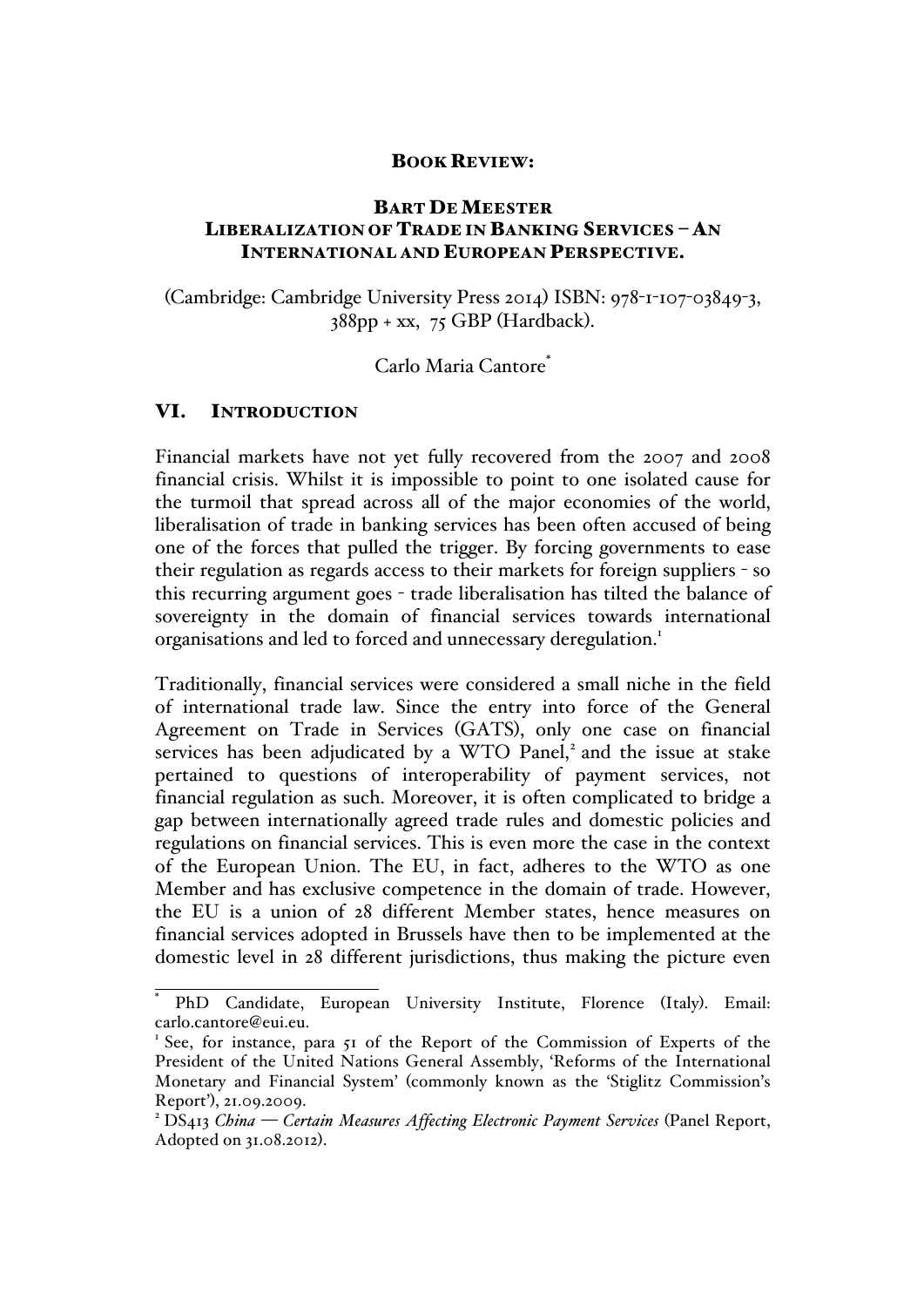more complicated.

Bart De Meester, the author of the book under review, is a scholar and a member of the Trade Team of the Legal Service of the European Commission (ie, the team of lawyers that defends the European Union before the courts of the World Trade Organization (WTO)). The book has two ambitious aims. The first is to provide a fair overview of the state of the art of the interplay between financial regulation and trade obligations and commitments undertaken by the EU in the context of the WTO. The second is to challenge the myth that trade liberalization was one of the main causes of the crisis. It is fair to say that both goals were successfully achieved and that the author has set a very high standard for future contributions in this field.

### I. OVERVIEW OF THE BOOK

The volume, which originates from the PhD thesis that De Meester defended at the Katholieke Universiteit Leuven in Belgium is divided into three parts. Part I ('*Policy concerns underlying the regulation and liberalization of banking'*) analyses the implications of the opening up of financial markets to foreign suppliers. Based on an overview of the literature on the issue, the author explains the pros and cons of liberalisation of trade in banking services. Essentially, grounded in the explanations provided by economists, De Meester shows that there is a trade-off that must be taken into account when analyzing this subject. On the one hand, liberalisation of crossborder trade in financial services increases opportunities for competition, increases efficiency and facilitates easier access to credit and other financial instruments. On the other hand, it enhances the degree of interconnectedness between different domestic financial systems. This, in turn, may lead negative externalities due to the possibility of bank runs or financial crises spreading more easily across the borders and affecting a higher number of actors than they would have otherwise.

Part II ('*The international approach to liberalization of trade in banking services'*) explains in greater detail the sources of the obligations provided by the GATS in the framework of the WTO. The analysis is accurate in distinguishing the different instruments specifically dealing with the disciplines on financial services (the Annex on Article II Exemptions, the First Annex and the Second Annex on Financial Services, the Understanding on Commitments in Financial Services). The volume also gives an account of the attempts to reduce regulatory asymmetries and to coordinate supervisory standards at the international level, which mainly take place in the context of informal institutions whose recommendations and standards are not legally binding. The book then examines the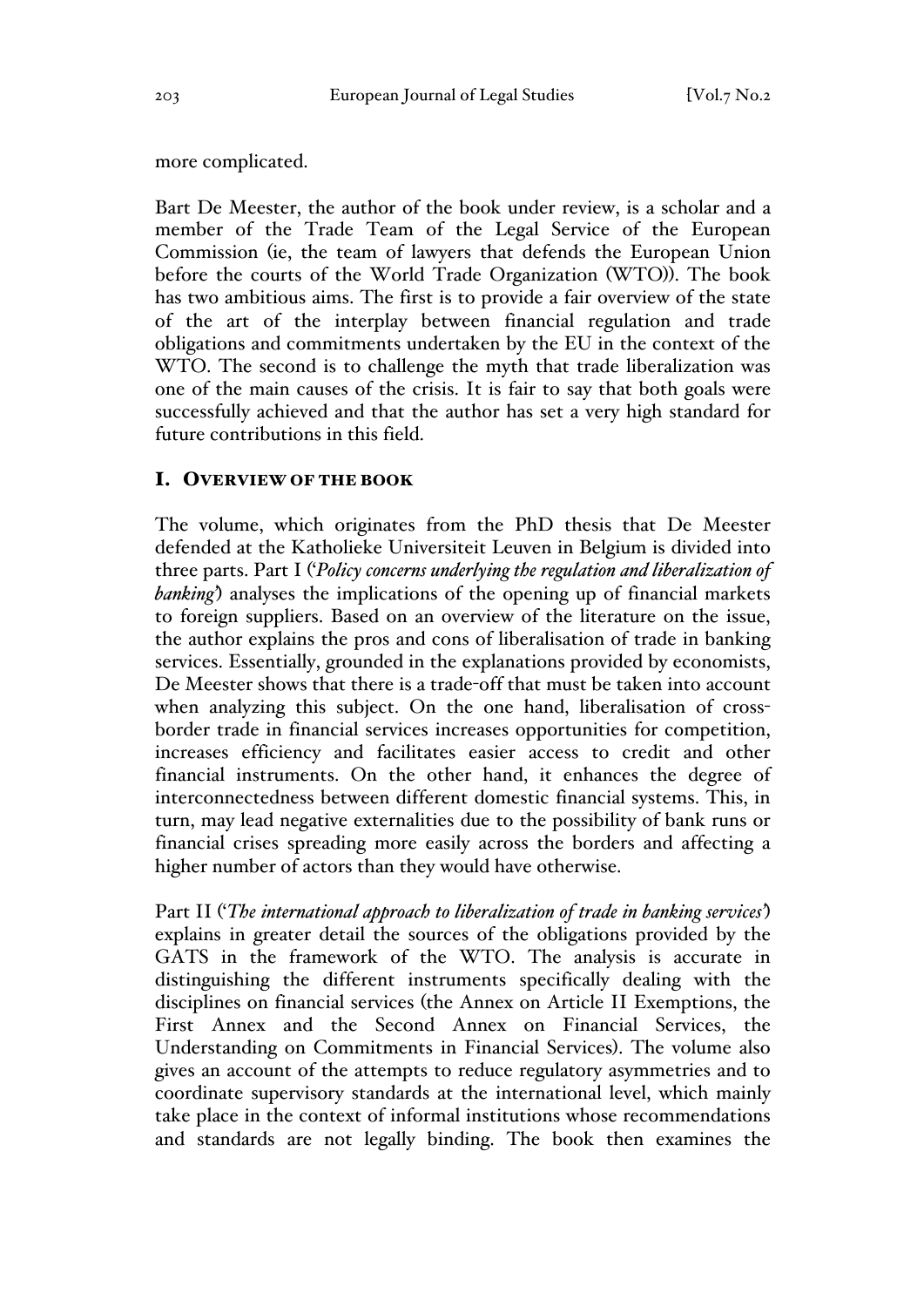limitations to the right for WTO Members to regulate the market for financial services and the situations in which governments may deviate from their obligations. Besides the general exceptions specified in the GATS, Members enjoy more leeway when they enact pieces of legislation for the pursuit of macroeconomic policy management and prudential objectives. Part II concludes with an overview of the limitations on the right of WTO Members to supervise the banking sector.

Part III (*The European approach to international trade in banking services and its interaction with the GATS*) gives an account of the evolution of the EU legislation with regard to third-country banks seeking access to the European market. Starting from the First Banking Directive of 1977, De Meester provides an extensive analysis of the different pieces of legislation, including the very last instruments enacted as a means to respond to the 2007-2008 crisis.

#### II.THE CONTRIBUTION OF THE BOOK

The book is extremely well written. The analysis is conducted with scientific rigor and the structure makes the volume easy to read. It is not excessive to say that it represents an important contribution in the field. It certainly belongs to the category of those rare books that make the reader more curious about the topic after reading them. Moreover, it contributes to providing long-awaited answers to relevant questions for our times.

*Has trade liberalization led to the watering down of financial regulation?* The answer to this question cannot be a straight 'yes' or 'no'. It is difficult to say because commitments on financial services were rather the reflections of the conditions already applied to foreign suppliers – a snapshot of the existing situation – than real concessions made to the other Members of the WTO. Perhaps the situation is a bit different with regard to those trading nations that entered the WTO at a later stage and as such were asked to make more concessions in order to be allowed to join the club (but this was not the case of the European Union). However, as the author mentions, in the case of those countries that were already Members of the WTO before joining the EU, their original Schedules of Specific Commitments still apply and this may lead to a situation in which some concessions on National Treatment or Market Access are in place for some EU Members but not for all. In any event, if a deregulation of financial markets has occurred towards the end of the last century, that was mainly due to a precise political strategy pursued by national governments, rather than being a consequence of the adhesion to the multilateral organization governing the world trade.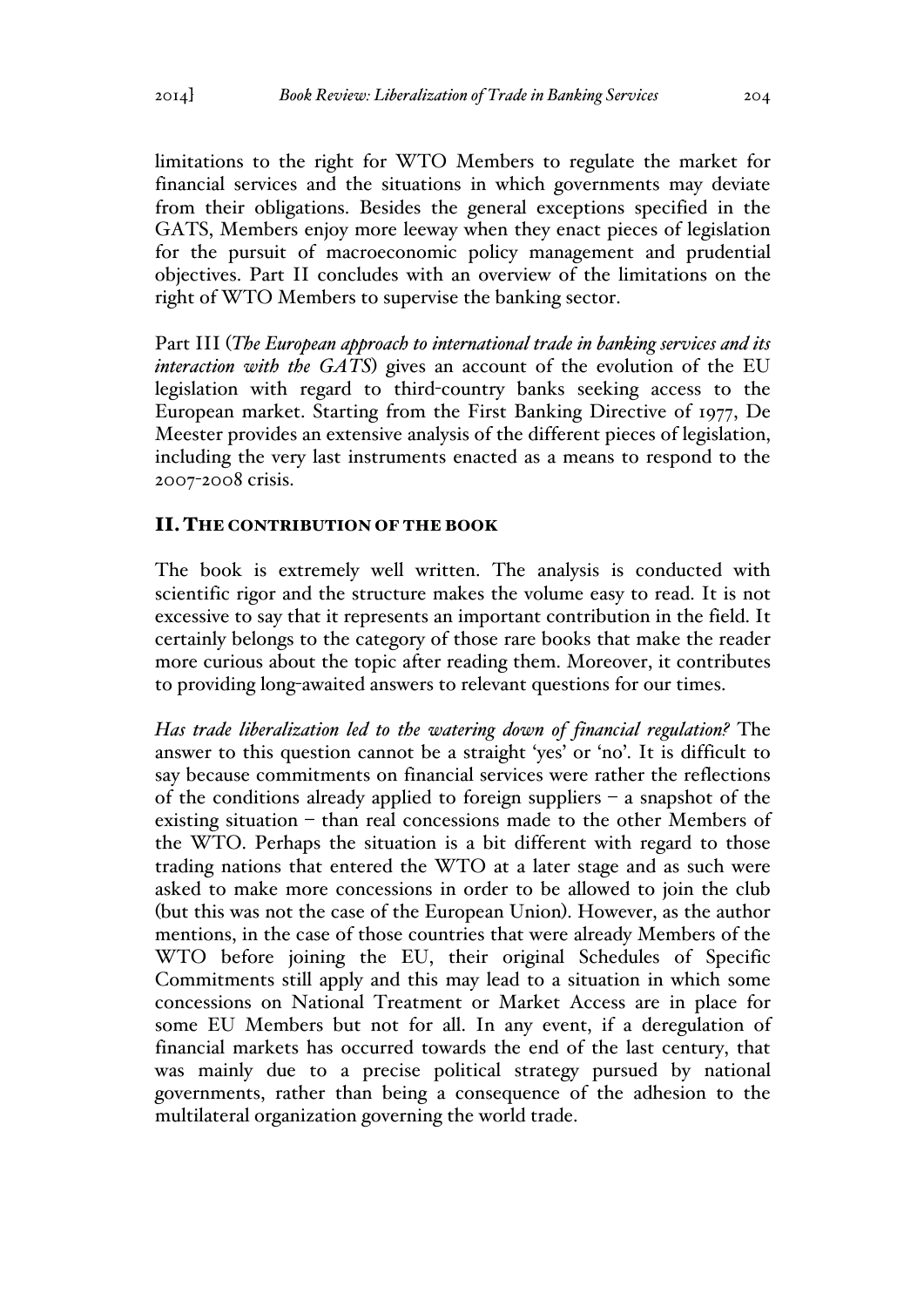*Have WTO obligations prevented Members from modifying their legislations on financial services?* In this case as well the answer should most probably be negative. Looking at the evolution of the legislation in the EU, it does not seem that the existence of a multilateral agreement on trade in financial services has severely shrunk the regulatory freedom of the EU authorities. De Meester points to situations in which the existence of multilateral obligations has most likely played a role, for example in the elimination of the reciprocity requirement with regard to National Treatment branches of foreign banking institution on the Capital Requirements Directive (p 279).

*Are prudential considerations sufficiently protected at the WTO level?* According to the author, the answer to this question is certainly positive. Prudential concerns, like the protection of financial institutions or the protection of the financial system as a whole override the principles on trade liberalization. Paragraph 2(a) of the Annex on Financial Services of the GATS allows Members to deviate from their obligations or commitments in pursuance of prudential regulatory objectives that are only vaguely described in an indicative and non-exhaustive list. De Meester classifies the provision as an exception and warns that arbitrarily discriminatory measures may be considered as not satisfying the requirements set out in the so-called prudential carve-out. However, he maintains that authentically prudential measures, if reasonably drafted and not arbitrary in their application, will certainly be covered by the prudential carve-out.

#### III. CRITICAL REMARKS

The book is extremely precise and complete. However, a eulogy of the book is of no interest for the readers of this book review and probably not even for the author himself. Therefore, it is probably time, at this stage, to make a critical remark and a suggestion.

The critical remark concerns the legal function of the prudential carve-out of the GATS. It must be acknowledged, to begin with, that there is no case law at the moment that can help the interpreter to better understand this provision, which is written in a rather tortuous and maybe even 'selfcancelling' way. However, the heading of the provision (*Domestic Regulation*) and its negotiating history may probably contribute to the interpretation of the provision in a different, more nuanced, way. In fact, the story of the negotiations of trade agreements on financial services is often the story of clashes and misunderstandings between financial regulators and central bank officials on the one side and trade officials on the other, with a more prominent role for the former. This, in itself, can help to explain why the language used in the prudential carve-out differs from traditional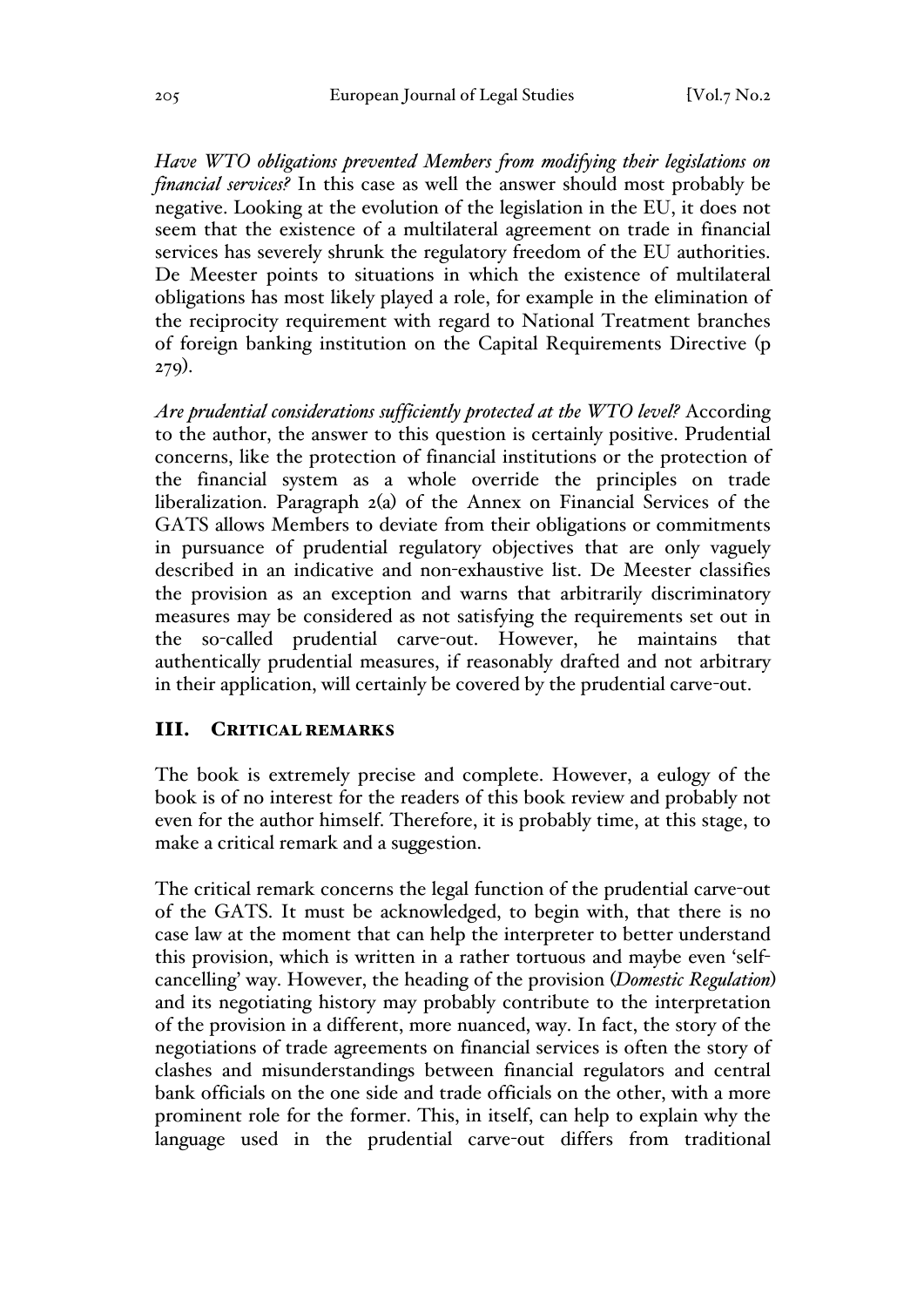exception-type provisions in trade agreements.

The provision, therefore, can be read in a different way, that is a strong restatement of the right to regulate of WTO Members according to prudential concerns, irrespective of any other obligation or commitment. Moreover, contrary to traditional WTO exceptions, the prudential carveout does not contain a *chapeau* according to which measures are covered only if they are not arbitrary or do not amount to a disguised restriction to trade. Such requirements cannot be introduced through the backdoor if they do not appear in the wording of the provision. This different reading would mainly have implications with regard to the allocation of the burden of proof, which should therefore remain on the complainant and on the deferential attitude that judges should pay to the regulating Members. However, such a difference in point of view is likely to have higher consequences from a theoretical perspective than a practical one, therefore the disagreement should not be over-emphasised. In any event, a Panel report which will likely provide some more clarity is supposed to circulate in the summer of 2015, according to rumors which report that the provision has been invoked for the first time in a dispute between Panama and Argentina.<sup>3</sup>

Finally, it could be suggested – and this should not be seen as a critique of the volume at all  $-$  that there could have been a third dimension of the analysis in order to really complete the effort made in the book under review. The entire dimension of preferential trade agreements signed by the EU with its partners is not touched upon in the volume, and one may wonder whether there has been an evolution with regard to the rules on financial services at that level and to what extent this may represent a challenge for future reforms of the financial system at the EU level. Perhaps this is an area that the author may want to explore in his future work.

# IV. CONCLUSIONS

The volume is a most welcome contribution to the existing literature. De Meester takes a position with regard to the most controversial topics in the field of trade in services, such as the discipline on Market Access or the scope of application and legal function of the prudential carve-out, only after having carefully examined the views already expressed in the

<sup>&</sup>lt;sup>3</sup> See the blog post by Simon Lester: 'The Scope of the Prudential Exception' (International Economic Law and Policy Blog, posted 18.07.2014). <http://worldtradelaw.typepad.com/ielpblog/2014/07/the-scope-of-the-prudentialexception.html> accessed 08.12.2014.